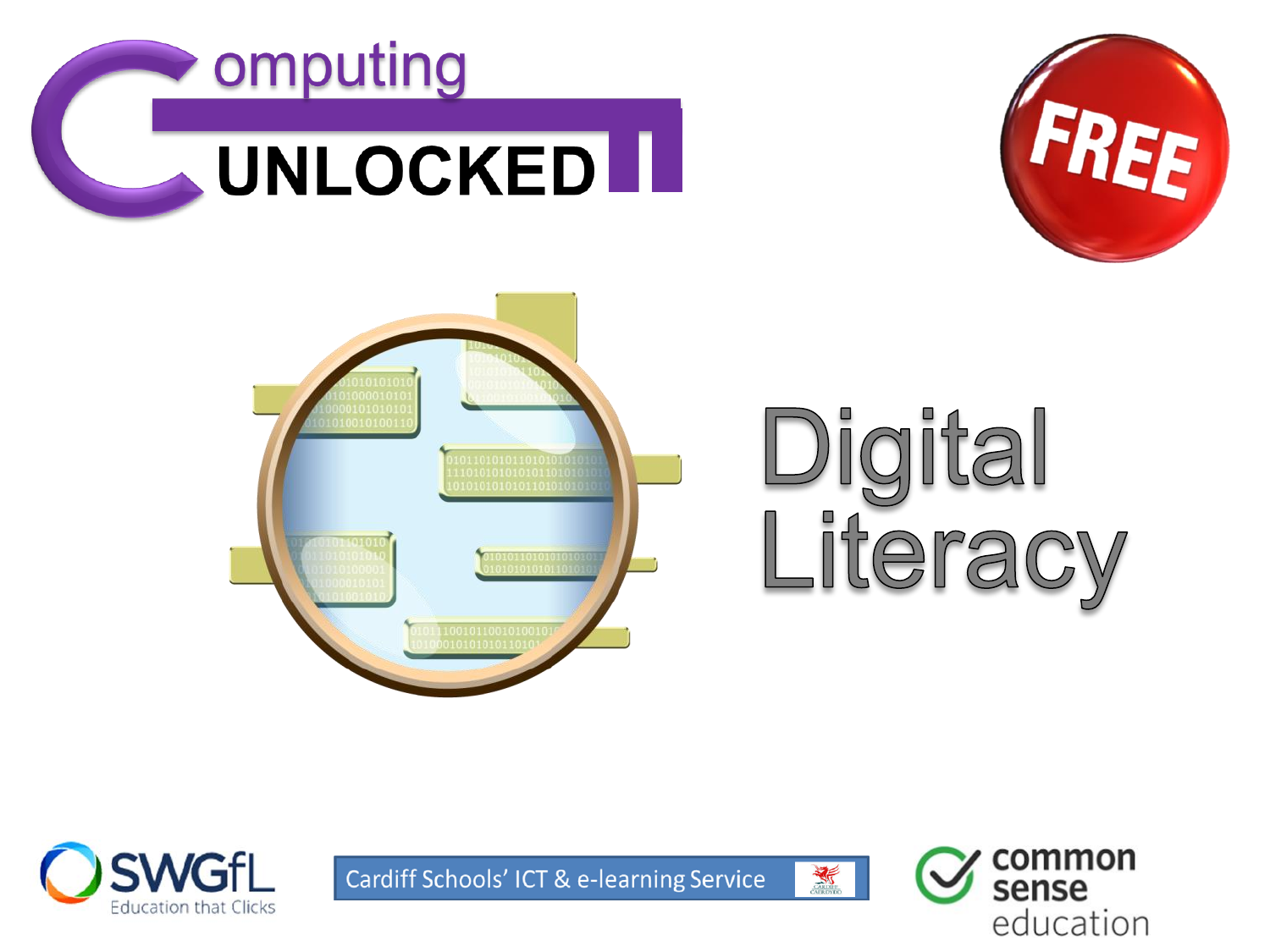# omputing **UNLOCKED II**

**Welcome to the Computing Unlocked KS3 Digital Literacy strand. The aim of the digital literacy strand is to make children aware of the potential dangers they may encounter in an online environment and to give them the skills to avoid many of these pitfalls and to behave safely and responsibly online. Computing Unlocked advocates the 'opening up' of technology in schools but we also identify the need to protect children. We have used the SWGFL Digital Citizenship materials, produced by Common Sense Media, to offer a range of lessons focused on e-Safety from Year 7 through to Year 9.** 



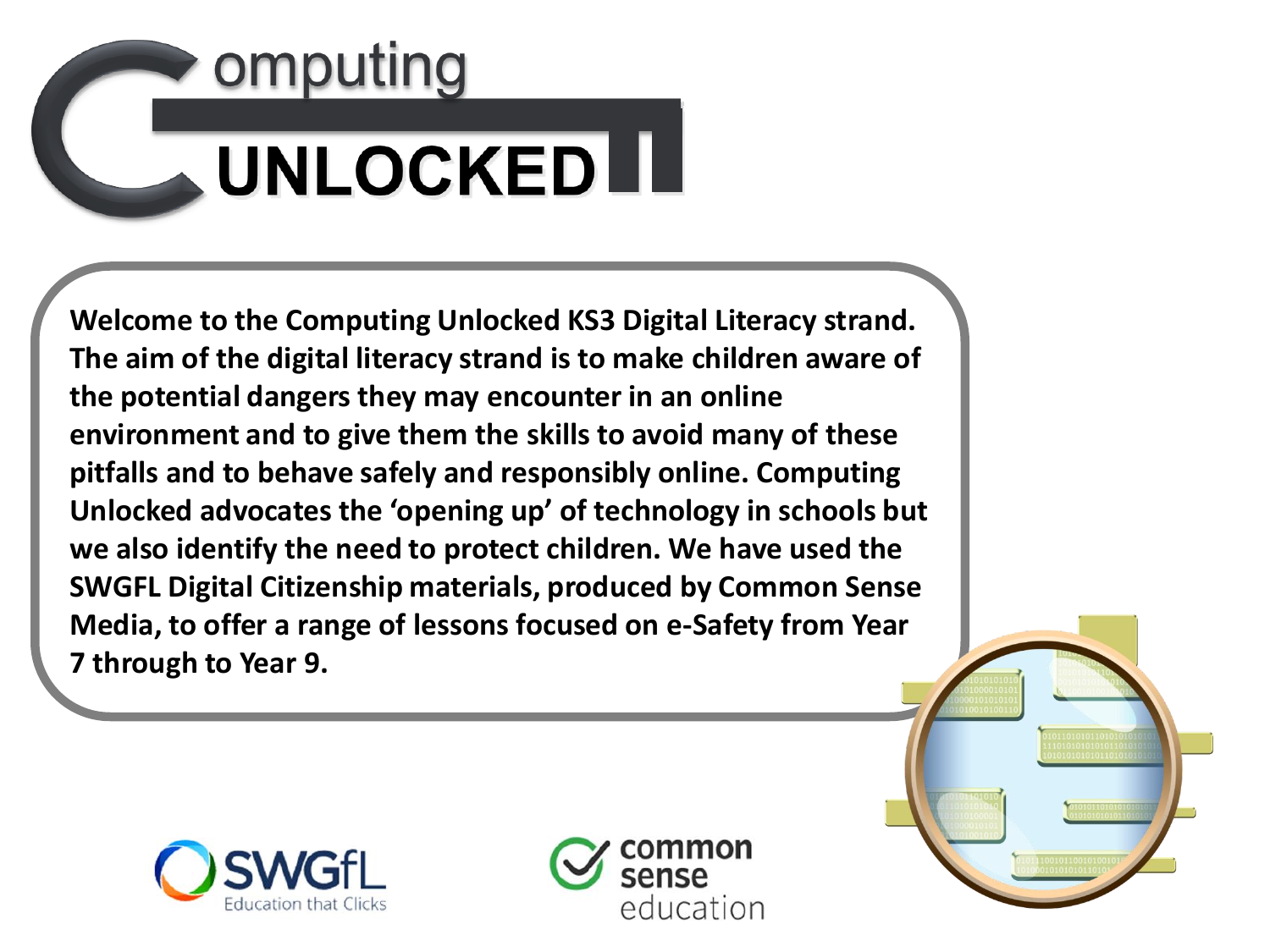# Year 7 Digital Literacy Near 7 Digital Life

#### Introduction:

In this module students will be introduced to the 'social' nature of digital life. They will further enhance their online searching skills whilst using strategies for guarding against identity theft and scams. Students will learn the difference between being a passive bystander vs being a brave upstander in Cyberbullying situations. They will also be given the opportunity to reflect on their responsibilities as both creators and users of others' creative works.

#### Before we start:

Read through the module.

Understand how long you will need to deliver the module – each step roughly equates to a 1 hour lesson, however this may differ according to the ability of your pupils.

Identify the resources you need (see list below) and ensure you will have access to them for the duration of the module. Familiarise yourself with the software or hardware you will be using to deliver the module.

#### Expected Outcomes:

Gain basic Vocabulary & Knowledge for discussing the media landscape

Learn to use a variety of searching techniques

Learn strategies for guarding against identity theft and scams

Understand how to intervene and help in Cyberbullying situations

#### Reflect on your responsibility as a creator & user.

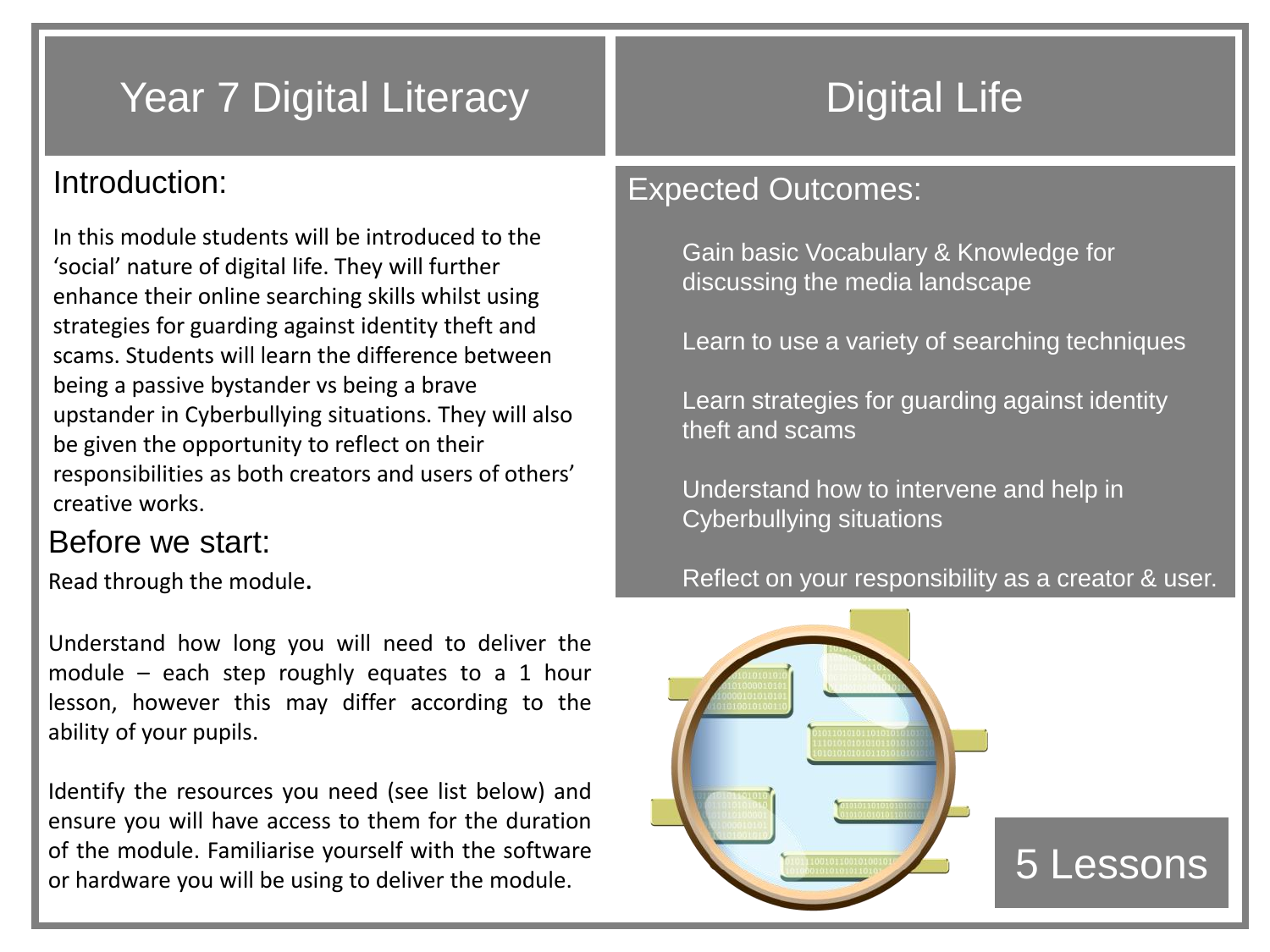#### **Resources – For all modules**

| Software:                           | Hardware:          |
|-------------------------------------|--------------------|
| <b>Internet access</b><br>$\bullet$ | <b>PCs/Laptops</b> |



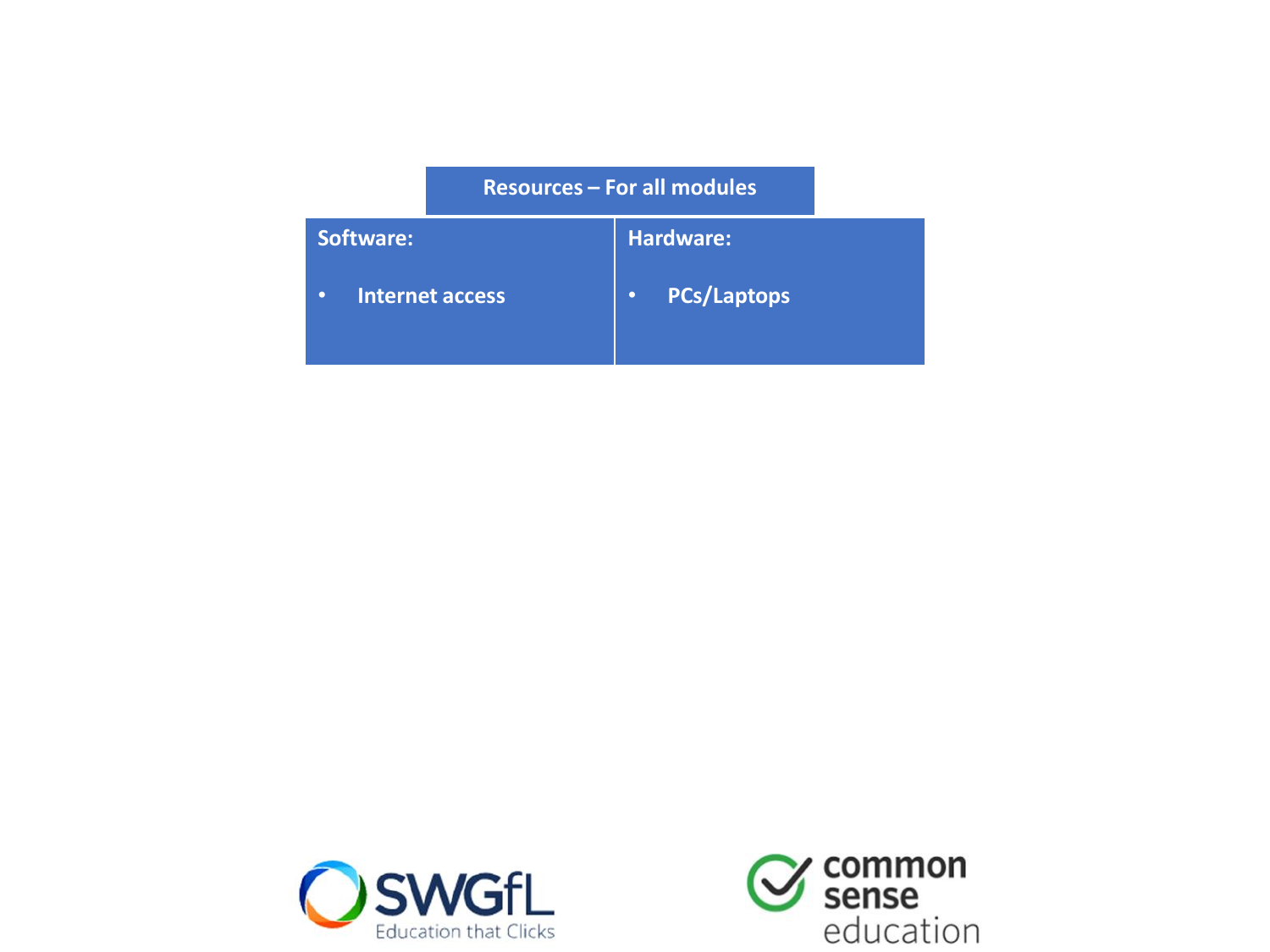# **Lesson Materials**

#### **To access Digital Literacy lesson materials click on the following link:**

**[E-Safety Year 7 \(zip file\)](https://107896963-821535393513469687.preview.editmysite.com/uploads/1/0/7/8/107896963/3._esafety[7].zip)**

#### **The zip folder contains the following lesson materials:**

- **1. Digital Life 101**
- **2. Strategic Searching**
- **3. Scams and Schemes**
- **4. Cyberbullying Be Upstanding**
- **5. A Creator's Rights**

#### **To access the Year 7 overview click the following link:**

# **[Digital Literacy Overview Year 7](https://107896963-821535393513469687.preview.editmysite.com/uploads/1/0/7/8/107896963/digital_literacy_year_7_overview.pdf)**



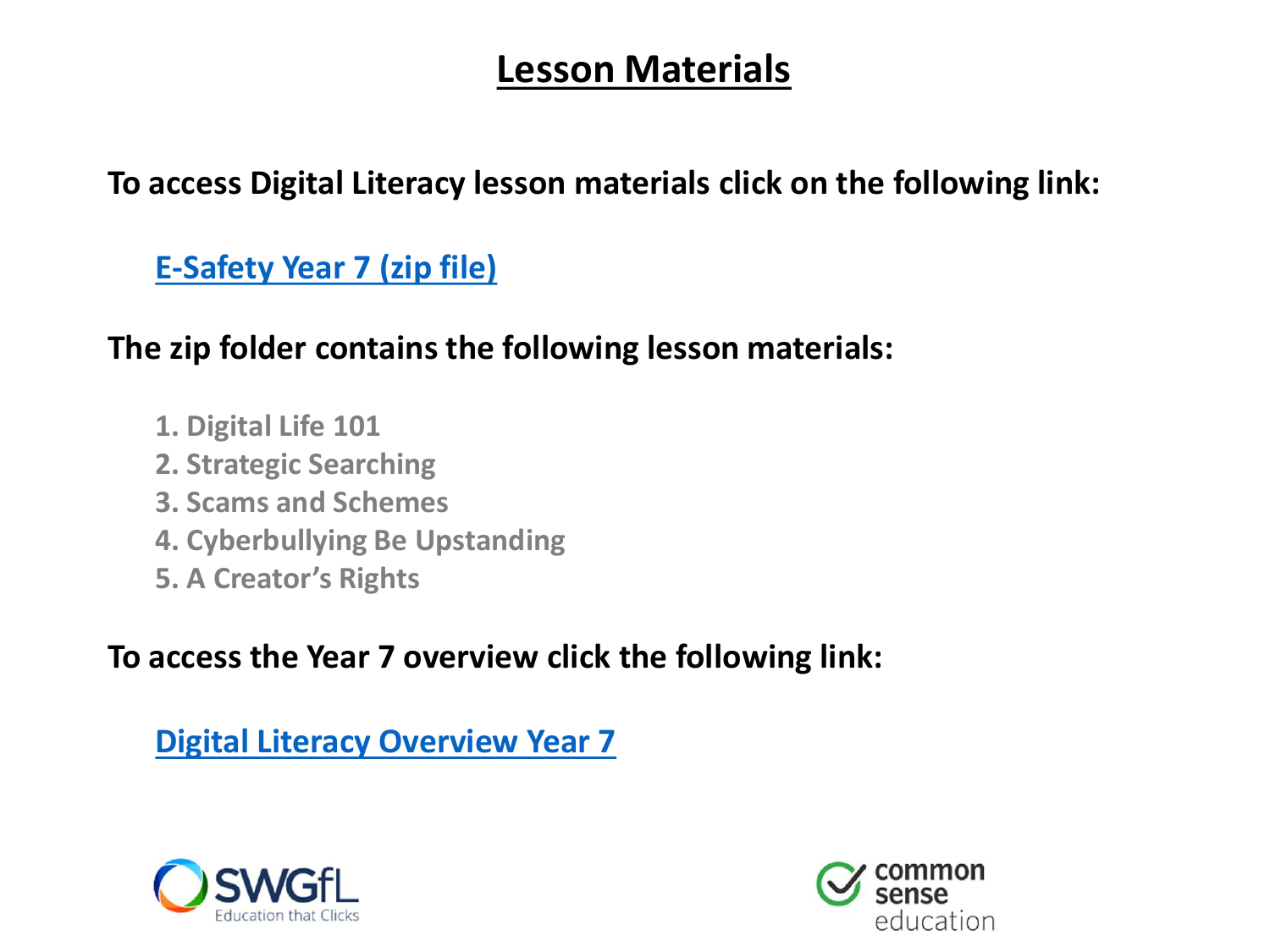# Year 8 Digital Literacy Nemat State My Media

#### Introduction:

In this unit students review their online digital life and reflect on the role digital media plays.

Students then reflect on their rights and responsibility as a creator and learn how to handle on-line behaviour whilst identifying the benefits and risks that are involved in the way they present themselves. Finally students analyse gender stereotypes in the virtual world through 'Dress up Avatars'.

#### Before we start:

#### Read through the module.

Understand how long you will need to deliver the module – each step roughly equates to a 1 hour lesson, however this may differ according to the ability of your pupils.

Identify the resources you need (see list below) and ensure you will have access to them for the duration of the module. Familiarise yourself with the software or hardware you will be using to deliver the module.

#### Expected Outcomes:

Students review their media habits & reflect on the role of digital media in their lives

Reflect on their responsibilities as creators

Learn how to handle online behaviour or situations which make them feel uncomfortable

Learn that presenting themselves in different ways online carries both benefits and risks

Analyse a virtual world for evidence of gender stereotyping.

5 Lessons

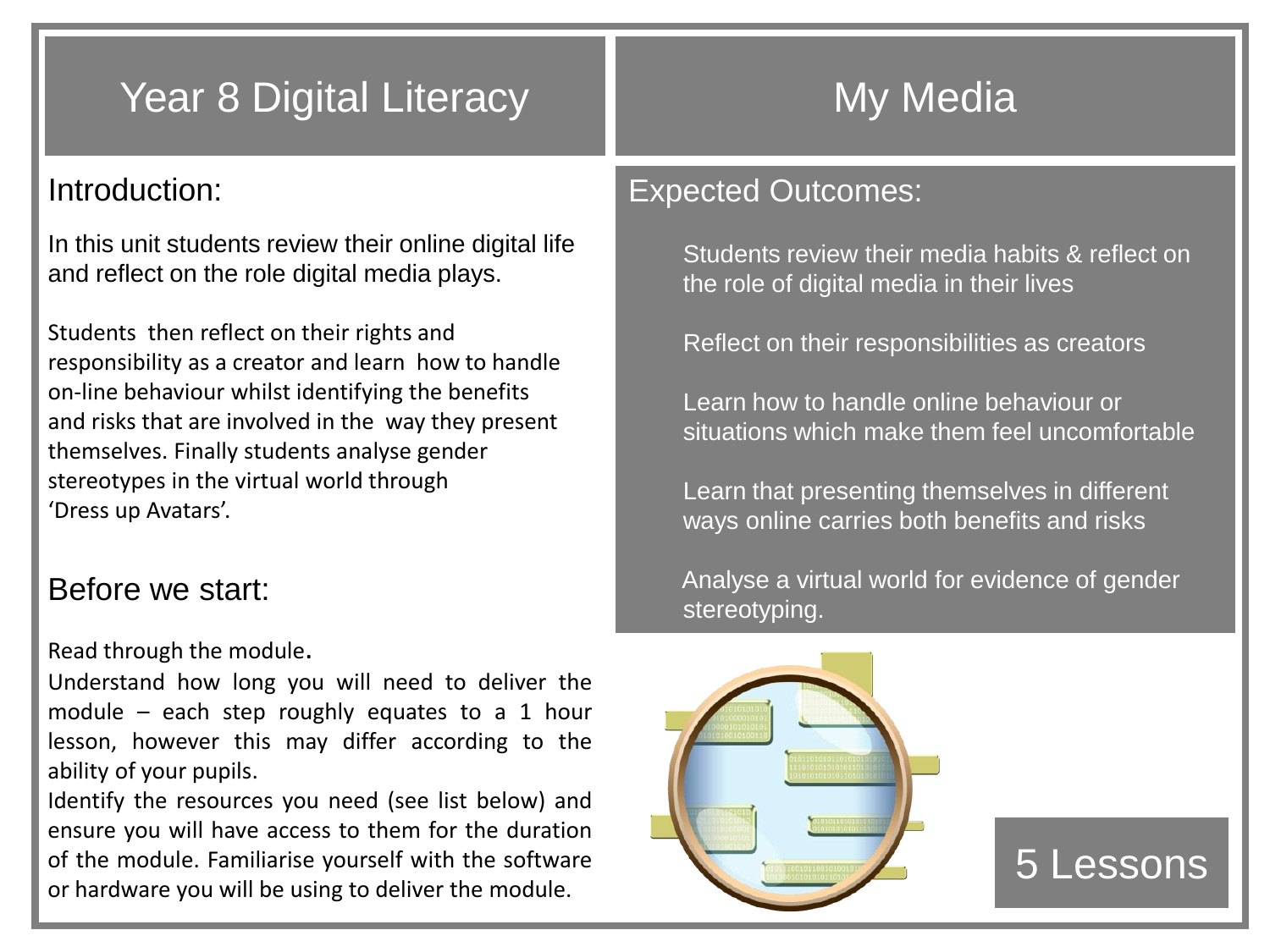# **Lesson Materials**

#### **To access Digital Literacy lesson materials click on the following link:**

**[E-Safety Year 8 \(zip file\)](https://107896963-821535393513469687.preview.editmysite.com/uploads/1/0/7/8/107896963/5._esafety_[5]_year_8.zip)**

### **The zip folder contains the following lesson materials:**

- **1. My Media**
- **2. A Creator's Responsibilities**
- **3. Safe Online Talk**
- **4. Which Me Should I Be**
- **5. Gender Stereotypes Online**

### **To access the Year 8 overview click on the following link:**

### **[Digital Literacy Overview Year 8](https://107896963-821535393513469687.preview.editmysite.com/uploads/1/0/7/8/107896963/digital_literacy_year_8_overview.pdf)**



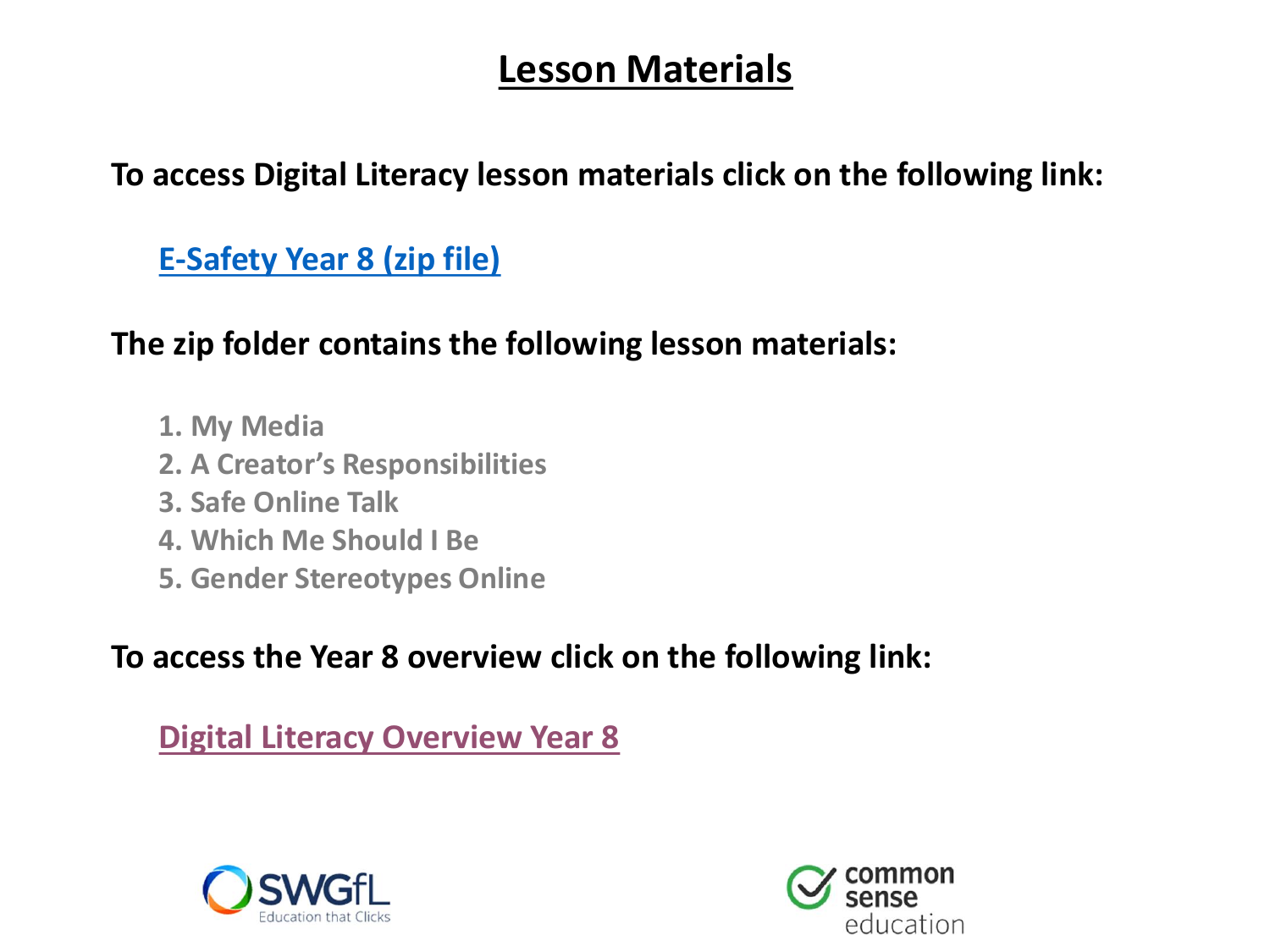# Year 9 Digital Literacy **No. 2018** Digital Footprints

#### Introduction:

In this unit students learn about their digital footprint and understand how they can still have some control over what they post. They will also learn about the trustworthiness of websites and about gender stereotyping in the digital media. In addition, they will expand their understanding of cyberbullying and complete a task to demonstrate their understanding of 'fair use'.

#### Before we start:

Read through the module.

Understand how long you will need to deliver the module – each step roughly equates to a 1 hour lesson, however this may differ according to the ability of your pupils.

Identify the resources you need (see list below) and ensure you will have access to them for the duration of the module. Familiarise yourself with the software or hardware you will be using to deliver the module.

#### Expected Outcomes:

Fully understand the term 'Digital Footprint'

Be able to identify non-trustworthy websites

Draw connections between teen's perceptions of digital drama and Reality TV gender stereotypes

Distinguish good natured teasing from **Cyberbullying** 

Expand their understanding of 'Fair Use' .